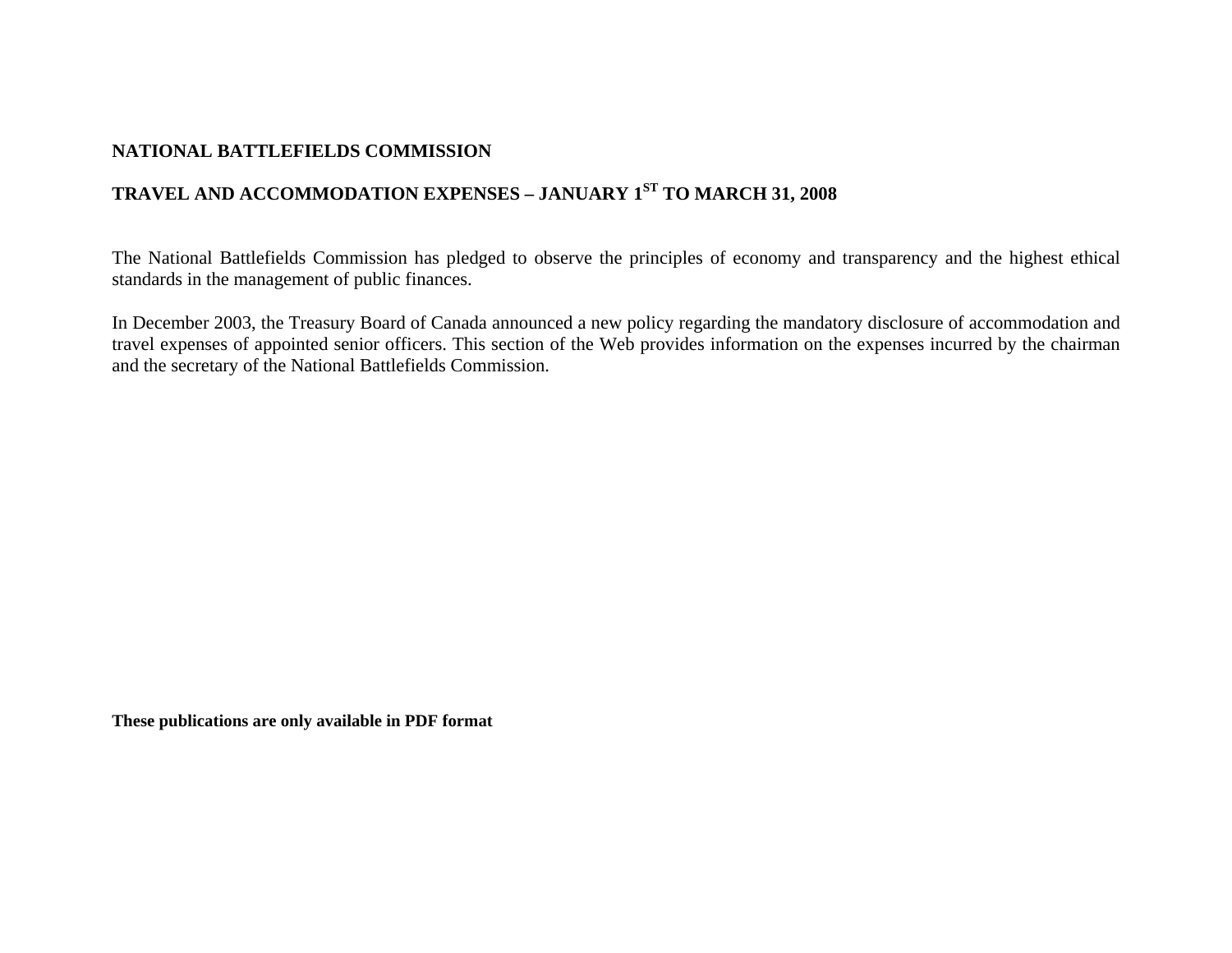## **National Battlefields Commission Accommodation expenses – January 1 to Mar. 31, 2008**

The chairman and the secretary of the Commission meet with senior officials of government departments and agencies and of the private sectors, and with Commission employees, external consultants and representatives of other organizations.

| <b>Date</b>                          | <b>Purpose</b>                                                           | <b>Place</b>                      | Amount   |  |
|--------------------------------------|--------------------------------------------------------------------------|-----------------------------------|----------|--|
| <b>Chairman</b><br>Juneau, André     |                                                                          |                                   |          |  |
| 08 Jan '08                           | Lunch (2 people) Meeting, Summer Festival agreement                      | Québec (Resto Bar Le Graffiti)    | \$64.70  |  |
| 09 Jan '08                           | Lunch (4 people) Fi1e $100th$ - photocopies                              | Québec (Café Restaurant du Musée) | \$147.63 |  |
| 18 Jan '08                           | Breakfast (2 people) Various files $-100th$                              | Québec (Normandin Restaurant)     | \$18.35  |  |
| 23 Jan '08                           | Dinner (5 people) Board meeting                                          | Québec (Louis Hébert Restaurant)  | \$229.00 |  |
| 05 Feb '08                           | Lunch (3 people) Files - Brown Basin and Historical pageant              | Québec (Louis Hébert Restaurant)  | \$43.40  |  |
| 14 Feb '08                           | Lunch (3 people) File - Historical pageant                               | Québec (Le Nikoli)                | \$25.34  |  |
| 26 Feb '08                           | Lunch (2 people) File - 20'08 and 2009 Summer Festival                   | Québec (47ième Parallèle Inc.)    | \$43.51  |  |
| 28 Feb '08                           | Lunch (2 people) Conseil industrie forestière & Great Celebration Nature | Québec (Chez Rascale Restaurant)  | \$56.68  |  |
| 25 Mar. '08                          | Lunch (2 people) File - Performance evaluation                           | Québec (Le Concorde)              | \$68.98  |  |
|                                      |                                                                          |                                   | \$697.59 |  |
| <b>Secretary</b><br>Leullier, Michel |                                                                          |                                   |          |  |
| $16$ Jan $\dot{0}$                   | Breakfast (1 people) Brunch – Friends of the Plains                      | Québec                            | \$60.00  |  |
| 21 Jan '08                           | Lunch (3 people) Dossier $-100^{th}$ big top                             | Québec (G.A.R. complexe H)        | \$21.16  |  |
| 24 Jan '08                           | Lunch (5 people) Dossier – historical pageant                            | Québec (Tutti Frutti)             | \$48.67  |  |
| 25 Jan '08                           | Lunch (4 people) Negotiation - collective agreement                      | Québec (Le Grand Café)            | \$74.37  |  |
| 28 Feb '08                           | Lunch (3 people) File $-100^{\text{th}}$                                 | Québec (St-Hubert)                | \$40.36  |  |
| 04 Mar. 08                           | Lunch (2 people) File – $100^{th}$ & Société du $400^e$                  | Québec (Le Concorde)              | \$61.07  |  |
| 19 Mar. 08                           | Lunch (4 people) Negotiation – collective agreement                      | Québec (Bâton Rouge)              | \$87.55  |  |
| 20 Mar. 08                           | Lunch (4 people) Negotiation – collective agreement                      | Québec (Hôtel des Gouverneurs)    | \$81.01  |  |
|                                      |                                                                          |                                   | \$474.19 |  |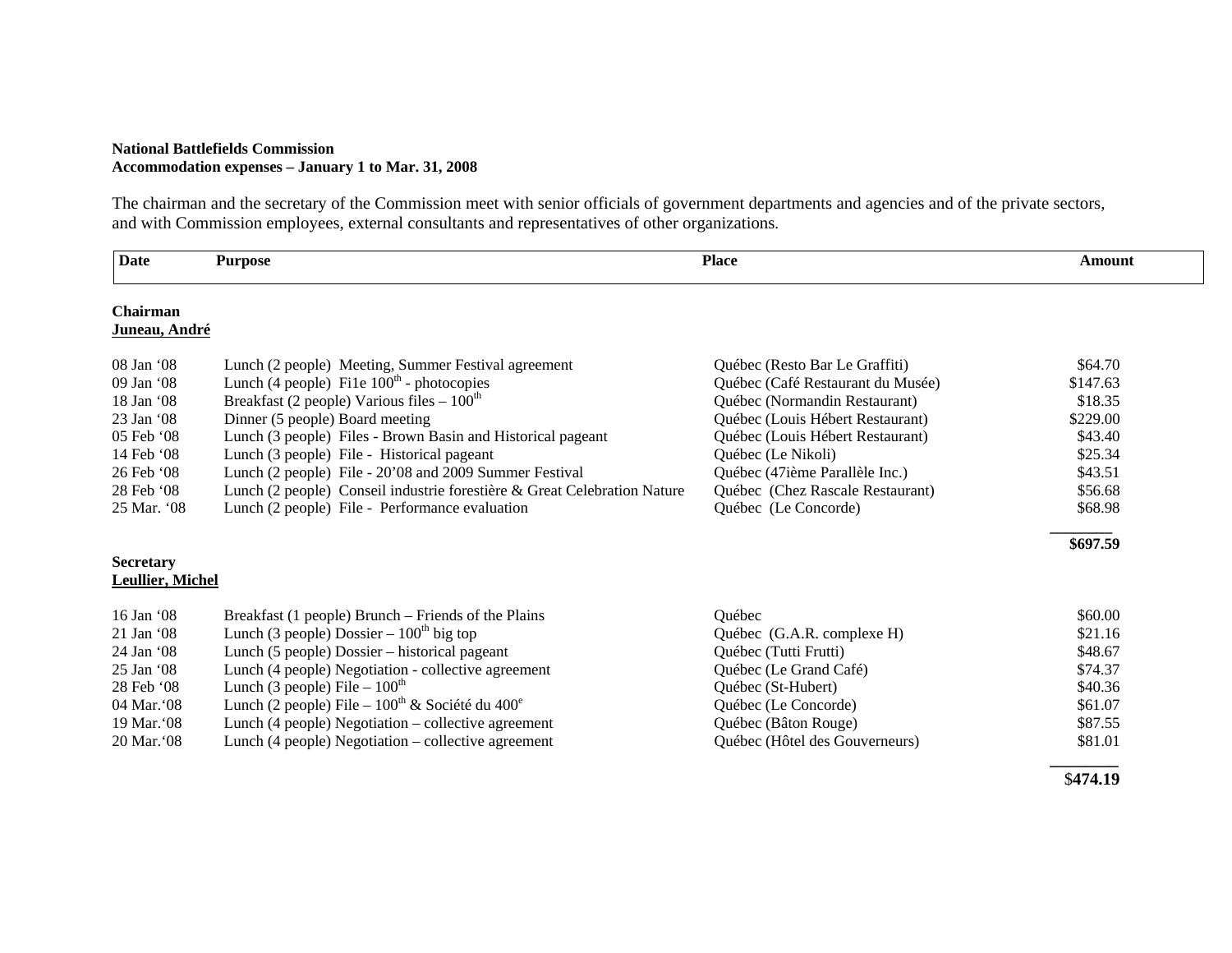## **National Battlefields Commission Travel and other expenses – January 1 to March 31, 20'08**

The chairman and the secretary of the Commission meet with senior officials of government departments and agencies and of the private sectors, and with Commission employees, external consultants and representatives of other organizations.

|                                                                                  |                                                    |                              | <b>Plane</b> | Car    |         |              |         |               |  |
|----------------------------------------------------------------------------------|----------------------------------------------------|------------------------------|--------------|--------|---------|--------------|---------|---------------|--|
| Date                                                                             | <b>Destination</b>                                 | <b>Purpose &amp; Details</b> | ticket       | rental | Lodging | <b>Meals</b> | Others* | <b>Amount</b> |  |
| * Includes mileage expenses, accessories, telephone, parking and other expenses. |                                                    |                              |              |        |         |              |         |               |  |
| Chairman<br><u> Juneau, André</u>                                                |                                                    |                              |              |        |         |              |         |               |  |
| '08 Jan '08                                                                      | Cap-Rouge - NBC                                    | Mileage expenses             |              |        |         |              |         | \$17.44       |  |
| 09 Jan '08                                                                       | Cap-Rouge - NBC                                    | Mileage expenses             |              |        |         |              |         | \$17.44       |  |
| 14 Jan '08                                                                       | Cell phone                                         | Cell phone expenses          |              |        |         |              |         | \$77.28       |  |
| 14 Jan '08                                                                       | Cap-Rouge - NBC                                    | Mileage expenses             |              |        |         |              |         | \$17.44       |  |
| 17 Jan '08                                                                       | Cap-Rouge - NBC                                    | Mileage expenses             |              |        |         |              |         | \$17.44       |  |
| 21 Jan '08                                                                       | Cap-Rouge - NBC                                    | Mileage expenses             |              |        |         |              |         | \$17.44       |  |
| 23 Jan '08                                                                       | Cap-Rouge - NBC                                    | Mileage expenses             |              |        |         |              |         | \$17.44       |  |
| 23 Jan '08                                                                       | Internet, Long distance $\&$ Fax Feb 2008 expenses |                              |              |        |         |              |         | \$59.55       |  |
| 23 Jan '08                                                                       | Internet, Long distance $\&$ Fax Jan 2008 expenses |                              |              |        |         |              |         | \$56.85       |  |
| 26 Jan '08                                                                       | $Cap-Rouge-NBC$                                    | Mileage expenses             |              |        |         |              |         | \$18.53       |  |
| 29 Jan '08                                                                       | Cap-Rouge – Montmorency                            | Mileage expenses             |              |        |         |              |         | \$32.16       |  |
| 02 Feb '08                                                                       | Cap-Rouge - NBC                                    | Mileage expenses             |              |        |         |              |         | \$17.44       |  |
| 04 Feb '08                                                                       | $Cap-Rouge - Île d'Orléans$                        | Mileage expenses             |              |        |         |              |         | \$41.42       |  |
| 05 Feb '08                                                                       | Cap-Rouge - NBC                                    | Mileage expenses             |              |        |         |              |         | \$17.44       |  |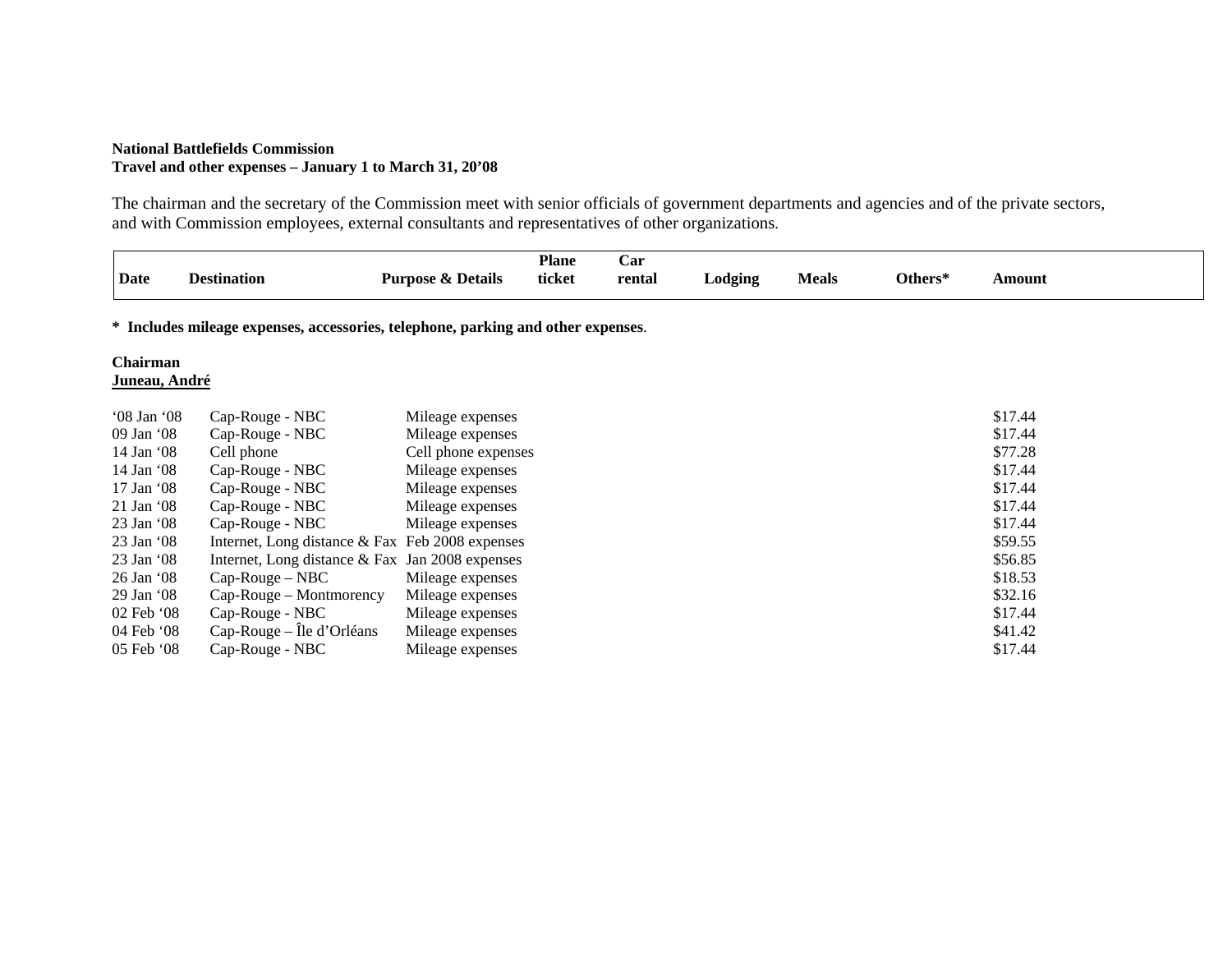|                                                                       |                                     |                               | <b>Plane</b> | Car    |         |              |         |        |
|-----------------------------------------------------------------------|-------------------------------------|-------------------------------|--------------|--------|---------|--------------|---------|--------|
| Date                                                                  | <b>Destination</b>                  | <b>Purpose and details</b>    | ticket       | rental | Lodging | <b>Meals</b> | Others* | Amount |
| *Includes mileage, accessories, telephone, parking and other expenses |                                     |                               |              |        |         |              |         |        |
| 10 Feb '08                                                            | Cell phone                          | Cell phone expenses           |              |        |         |              | \$77.62 |        |
| 12 Feb '08                                                            | Cap-Rouge - NBC                     | Mileage expenses              |              |        |         |              | \$17.44 |        |
| 12 Feb '08                                                            | Cap-Rouge – Québec City             | Mileage expenses              |              |        |         |              | \$21.26 |        |
| 17 Feb '08                                                            | Cap-Rouge - NBC                     | Mileage expenses              |              |        |         |              | \$17.44 |        |
| 18 Feb '08                                                            | Cap-Rouge - Québec City             | Mileage expenses              |              |        |         |              | \$20.71 |        |
| 18 Feb '08                                                            | Parking                             | Parking expenses              |              |        |         |              | \$5.50  |        |
| 19 Feb '08                                                            | Cap-Rouge - Québec City             | Mileage expenses              |              |        |         |              | \$18.53 |        |
| 19 Feb '08                                                            | Parking                             | Parking expenses              |              |        |         |              | \$7.00  |        |
| 19 Feb '08                                                            | Book purchase                       | Military history              |              |        |         |              | \$35.00 |        |
| 20 Feb '08                                                            | Cap-Rouge - NBC                     | Mileage expenses              |              |        |         |              | \$17.44 |        |
| 22 Feb '08                                                            | Cap-Rouge - Sillery                 | Mileage expenses              |              |        |         |              | \$9.81  |        |
| 23 Feb '08                                                            | Cap-Rouge - NBC                     | Mileage expenses - Pentathlon |              |        |         |              | \$17.44 |        |
| 24 Feb '08                                                            | Cap-Rouge - Villeroy                | Mileage expenses              |              |        |         |              | \$89.38 |        |
| 25 Feb '08                                                            | Long distance, Internet & Fax       | Other expenses                |              |        |         |              | \$61.37 |        |
| 26 Feb '08                                                            | Cap-Rouge - NBC                     | Mileage expenses              |              |        |         |              | \$17.44 |        |
| 28 Feb '08                                                            | Cap-Rouge - Sainte-Foy              | Mileage expenses              |              |        |         |              | \$8.72  |        |
|                                                                       | 01 Mar. '08 Cap-Rouge - Québec City | Mileage expenses              |              |        |         |              | \$16.90 |        |
| 01 Mar. '08 Parking                                                   |                                     | Parking expenses              |              |        |         |              | \$8.00  |        |
|                                                                       | 03 Mar. '08 Cap-Rouge - NBC         | Mileage expenses              |              |        |         |              | \$17.44 |        |
| 08 Mar. '08 Cell phone                                                |                                     | Cell phone expenses           |              |        |         |              | \$77.45 |        |
|                                                                       | 10 Mar. '08 Cap-Rouge - NBC         | Mileage expenses              |              |        |         |              | \$17.44 |        |
|                                                                       | 11 Mar. '08 Cap-Rouge - Québec City | Mileage expenses              |              |        |         |              | \$17.44 |        |
|                                                                       | 12 Mar. '08 Trip to Montreal        | Incidentals                   |              |        |         |              | \$17.30 |        |